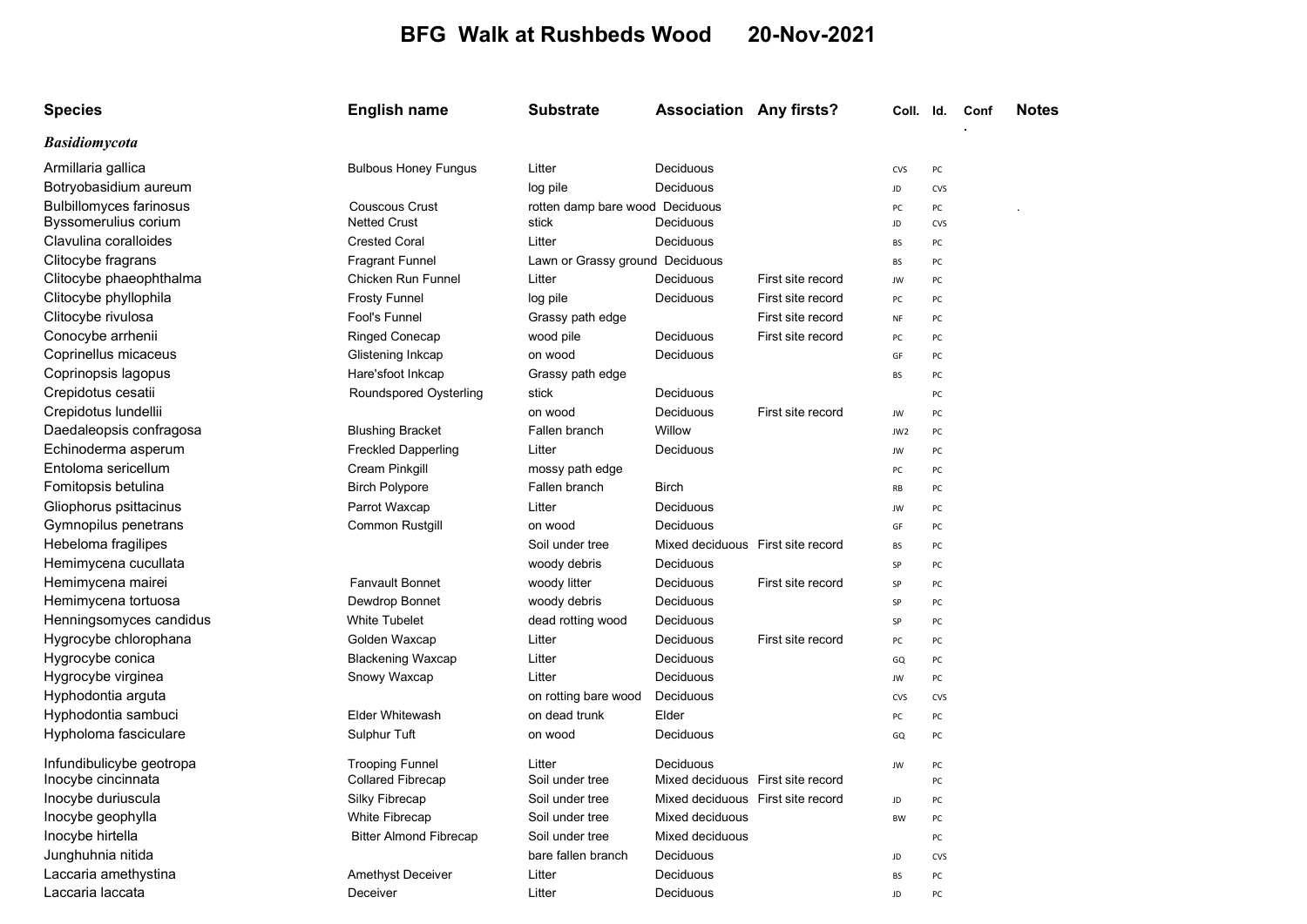| Lactarius subdulcis         | Mild Milkcap             | Soil under tree                | Oak           |                   | PC         | PC              |    |
|-----------------------------|--------------------------|--------------------------------|---------------|-------------------|------------|-----------------|----|
| Lepista nuda                | <b>Wood Blewit</b>       | Litter                         | Deciduous     |                   | BS         | PC              |    |
| Lepista sordida             | Sordid Blewit            | Litter                         | Deciduous     |                   | NF         | PC              |    |
| Lycoperdon pyriforme        | Stump Puffball           | on wood                        | Deciduous     |                   | BS         | PC              |    |
| Marasmius setosus           | Hairy Stem Parachite     | woody litter                   | Deciduous     |                   | <b>BW</b>  | PC              |    |
| Melanoleuca polioleuca      | <b>Common Cavalier</b>   | Grassy path edge               |               |                   | JW         | PC              |    |
| Mycena arcangeliana         | Angel's Bonnet           | on wood                        | Deciduous     |                   |            | PC              |    |
| Mycena filopes              | <b>Iodine Bonnet</b>     | Litter                         | Deciduous     |                   | JD         | PC              |    |
| Mycena galericulata         | <b>Common Bonnet</b>     | Fallen branch                  | various trees |                   | BS         | PC              |    |
| Mycena inclinata            | <b>Clustered Bonnet</b>  | Fallen branch                  | Oak           |                   | <b>CVS</b> | CVS             |    |
| Mycena pura                 | Lilac Bonnet             | Litter                         | Deciduous     |                   | NF         | PC              |    |
| Mycena tenerrima            | <b>Frosty Bonnet</b>     | bare wood                      | Deciduous     |                   | NF         | PC              |    |
| Mycena vitilis              | <b>Snapping Bonnet</b>   | Litter                         | Deciduous     |                   | RB         | PC              |    |
| Panellus stipticus          | <b>Bitter Oysterling</b> | sawn edge of log               | Deciduous     |                   | JD         | PC              |    |
| Paralepista flaccida        | <b>Tawny Funnel</b>      | Litter                         | Deciduous     |                   | JD         | PC              |    |
| Phellinus pomaceus          | <b>Cushion Bracket</b>   | standing trunk                 | Blackthorn    |                   | PC         | PC              |    |
| Phlebia radiata             | <b>Wrinkled Crust</b>    | on wood                        | Deciduous     |                   | <b>CVS</b> | <b>CVS</b>      |    |
| Phlebia rufa                |                          | Fallen branch                  | Deciduous     |                   | <b>CVS</b> | CVS             |    |
| Phlebia tremellosa          | Jelly Rot                | Fallen branch                  | Deciduous     |                   | PC         | PC              |    |
| Pholiota tuberculosa        |                          | Fallen branch                  | Deciduous     | First site record | BS         | PC              |    |
| Pleurotus dryinus           | Veiled Oyster            | Living trunk                   | Deciduous     |                   | CVS        | CVS             | PC |
| Psathyrella piluliformis    | Common Stump Brittlegill | Fallen branch                  | Deciduous     |                   | PC         | PC              |    |
| Psathyrella pseudogracilis  |                          | Litter                         | Deciduous     | First site record |            | PC              |    |
| Rhodocybe gemina            | <b>Tan Pinkgill</b>      | Grassy path edge               | Deciduous     |                   | BS         | PC              |    |
| Schizopora paradoxa         | <b>Split Porecrust</b>   | stick                          | Deciduous     |                   | SP         | SP3             |    |
| Sebacina epigaea            |                          | on herbaceous debris           |               | First site record | CVS        | CVS             |    |
| Stereum subtomentosum       | Yellowing Curtain Crust  | stick                          | Deciduous     |                   | GF         | PC              |    |
| Tephrocybe rancida          | Rancid Greyling          | Litter                         | Deciduous     |                   | JD         | PC              |    |
| Trametes versicolor         | Turkeytail               | end of log                     | Deciduous     |                   | PC         | PC              |    |
| Tricholoma album            | White Knight             | Soil under tree                | Oak           | First site record | BS         | PC              |    |
| Tricholoma fulvum           | <b>Birch Knight</b>      | Soil under tree                | <b>Birch</b>  |                   | <b>BW</b>  | PC              |    |
| Tricholoma terreum          | Grey Knight              | Soil under tree                | Oak           | First site record | BS         | PC              |    |
| Tubaria furfuracea          | <b>Scurfy Twiglet</b>    | log pile                       | Deciduous     |                   | PC         | PC              |    |
| Vuilleminia comedens        | <b>Waxy Crust</b>        | dead attached branch Deciduous |               | First site record | CVS        | CVS             |    |
| Xenasmatella vaga           | <b>Yellow Cobweb</b>     | on wood                        | Deciduous     |                   | CVS        | CVS             |    |
| Ascomycota                  |                          |                                |               |                   |            |                 |    |
| Bisporella citrina          | Lemon Disco              | log pile                       | Deciduous     |                   | PC         | PC              |    |
| Bisporella sulfurina        | Sulphur disco            | bare wood                      | Deciduous     |                   | PC         | PC              |    |
| Chlorociboria aeruginascens | Green Elfcup             | on wood                        | Deciduous     |                   | GF         | PC              |    |
| Daldinia concentrica        | King Alfred's Cakes      | Fallen branch                  | Ash           |                   | SP         | PC              |    |
| Dasyscyphella nivea         |                          | Stump                          | Deciduous     |                   | BW         | JD <sub>2</sub> | PC |
| Diaporthe samaricola        |                          | on fallen keys                 | Ash           | First site record | NF         | NF              |    |
| Hypoxylon fuscum            | Hazel Woodwart           | Fallen branch                  | Hazel         |                   | NF         | PC              |    |
| Hypoxylon petriniae         |                          | Fallen branch                  | Ash           |                   | CVS        | CVS             |    |
|                             |                          |                                |               |                   |            |                 |    |